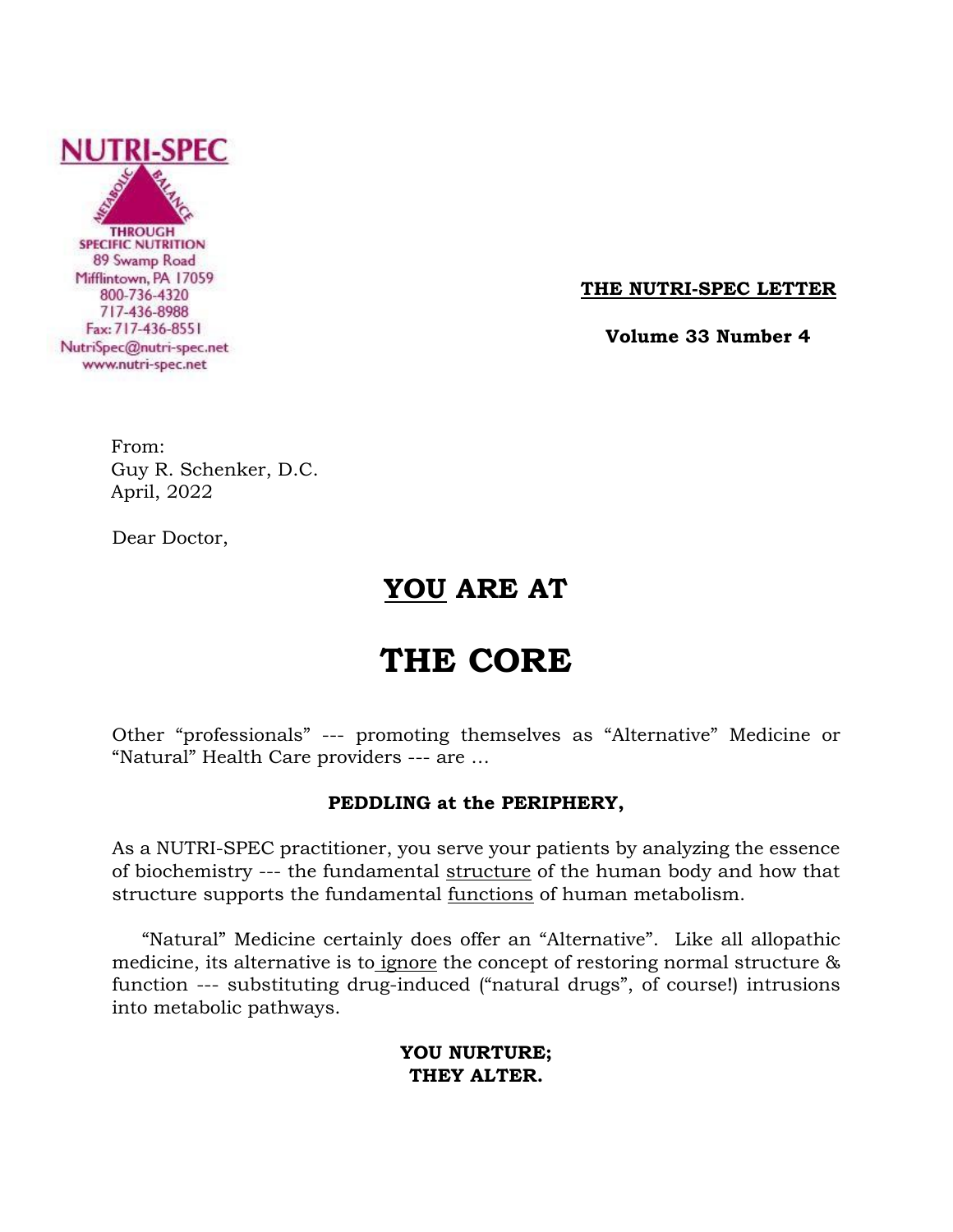When you think of the structures and functions of Biochemistry --- what is the nature of that chemistry? Specifically, what is the "stuff" of the molecules determining human structure and function?

 ----- You are probably immediately thinking of carbon as the backbone of all Biochemistry. Carbon chains dressed up with hydrogen and oxygen and twisted into countless shapes are the basis of Organic Chemistry. But then you must add nitrogen to create proteinaceous compounds --- and there you have it! --- You have all the chemical matter you need --- once it is infused with the spark of life --- to build a human body and drive all metabolic processes. ----- Or do you?

 Carbon, hydrogen, oxygen, nitrogen --- is that all there is to it? In your last several Letters, we have been emphasizing the ubiquitous role played in human structure and function by …

#### **SULFUR.**

 We have looked at the study by du Preez --- and how it builds upon the fundamentals of Revici's work from the 1940's and 50's --- showing how sulfur is not only the most powerful antioxidant in the body (as part of glutathione and superoxide dismutase) --- but also is essential to both the structure and function of all epithelial membranes, as well as all endothelial membranes --- and --- that sulfur is critical for immune system function --- providing both barrier function and pathogen evasion.

## **LITERALLY --- NOTHING HAPPENS IN THE HUMAN BODY WITHOUT THE SUPPORT OF NEGATIVE VALENCE SULFUR --- THIOSULFATE --- YOUR OXY TONIC.**

 The variable structure of ubiquitous GAG (Glycose Amino Glycan) molecules is largely dependent on the availability of thiosulfate (Oxy Tonic). Quoting from du Preez --- "That variability explains the remarkable tissue-specific activities of thiosulfate --- influencing cell-, tissue-, and organism-level development, homeostasis, and pathogenesis".

The biological functions of Oxy Tonic are amazingly diverse, since under normal physiological conditions, adequately sulfated GAGs interact with and modulate the activity of numerous molecules --- such as …

- anticoagulant factors
- cytokines
- growth factors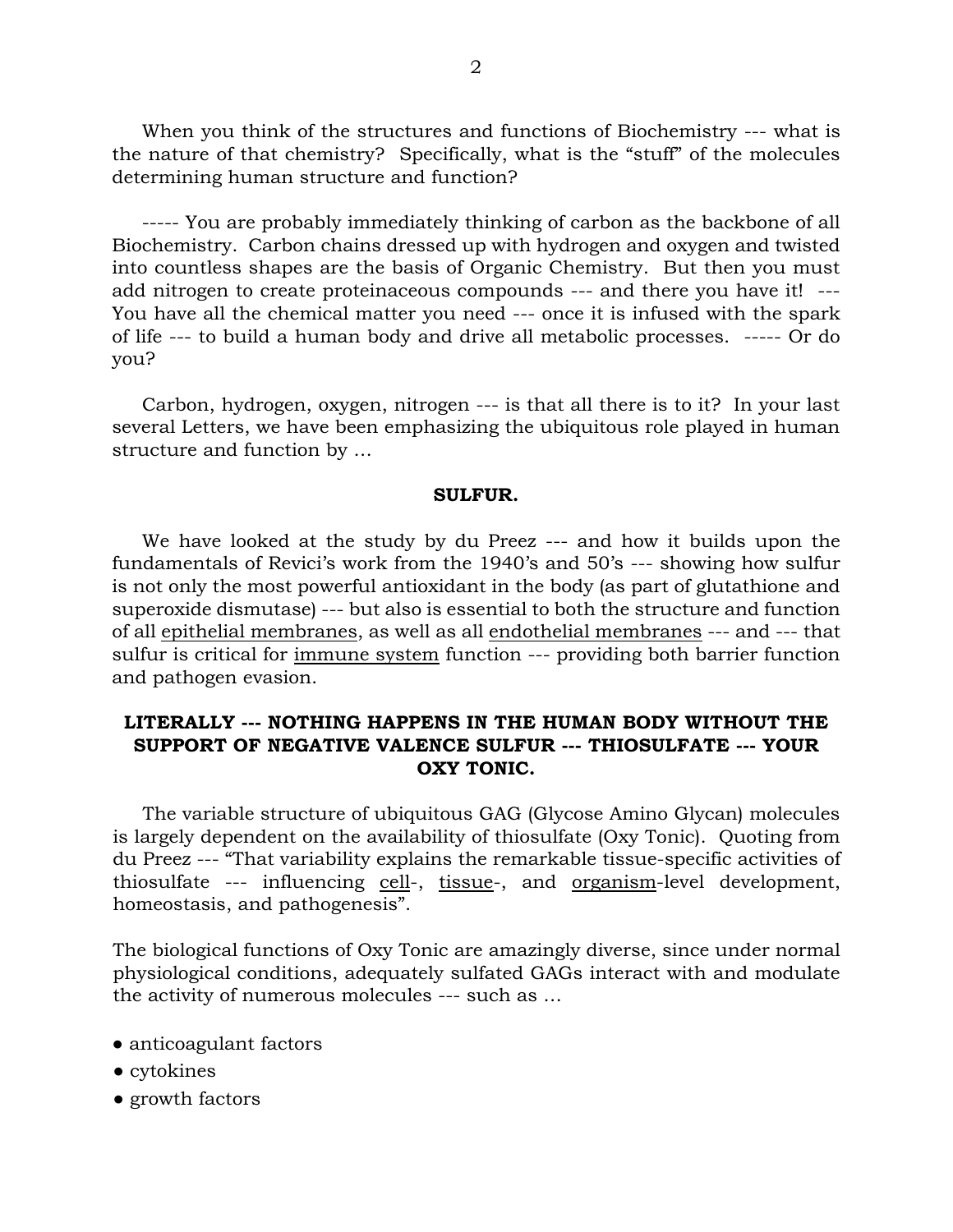- albumin
- as well as protective enzymes such as superoxide dismutase (SOD).

 These functions of Oxy Tonic incorporated into GAGs contribute to the regulation of:

- inflammation
- vascular permeability and tone
- coagulation
- lipid metabolism
- white blood cell adhesion
- and protections against oxidative stress.

 ----- More from du Preez: "Therefore, any changes in GAG structure-enhanced functions are associated with a wide range of pathophysiological consequences --- such as …

- Capillary Leak Syndrome and consequent edema formation
- platelet aggregation
- hyper-coagulation
- accelerated inflammation
- loss of vascular responsiveness.

 "Most of the interactions and functions of tissue endothelial and epithelial membranes rely on the pattern and degree of sulfation --- and the resulting negative charge density. The affinity and biological activity of GAGs increase as the degree of sulfation increases. Nevertheless, the GAG-composed membrane is a delicate layer, and removing of one specific component thereof may result in the loss of function of the total. Thiosulfate not only regulates physiological processes, but is implicated in many pathologies, including cancer, infections, and vascular diseases."

#### **DOES THAT SOUND IMPORTANT?**

### **--- MAYBE CRITICAL? --- TRULY ESSENTIAL …**

to how you want to serve your patients (--- and build a thriving practice)? ----- Or --- do you want to be yet another peddler of "natural remedies" --- no better than all the other "nature cure" practitioners your patients may choose -- indeed, no more advanced than your local health food store?

Immune system function? ----- How about <u>both</u> ...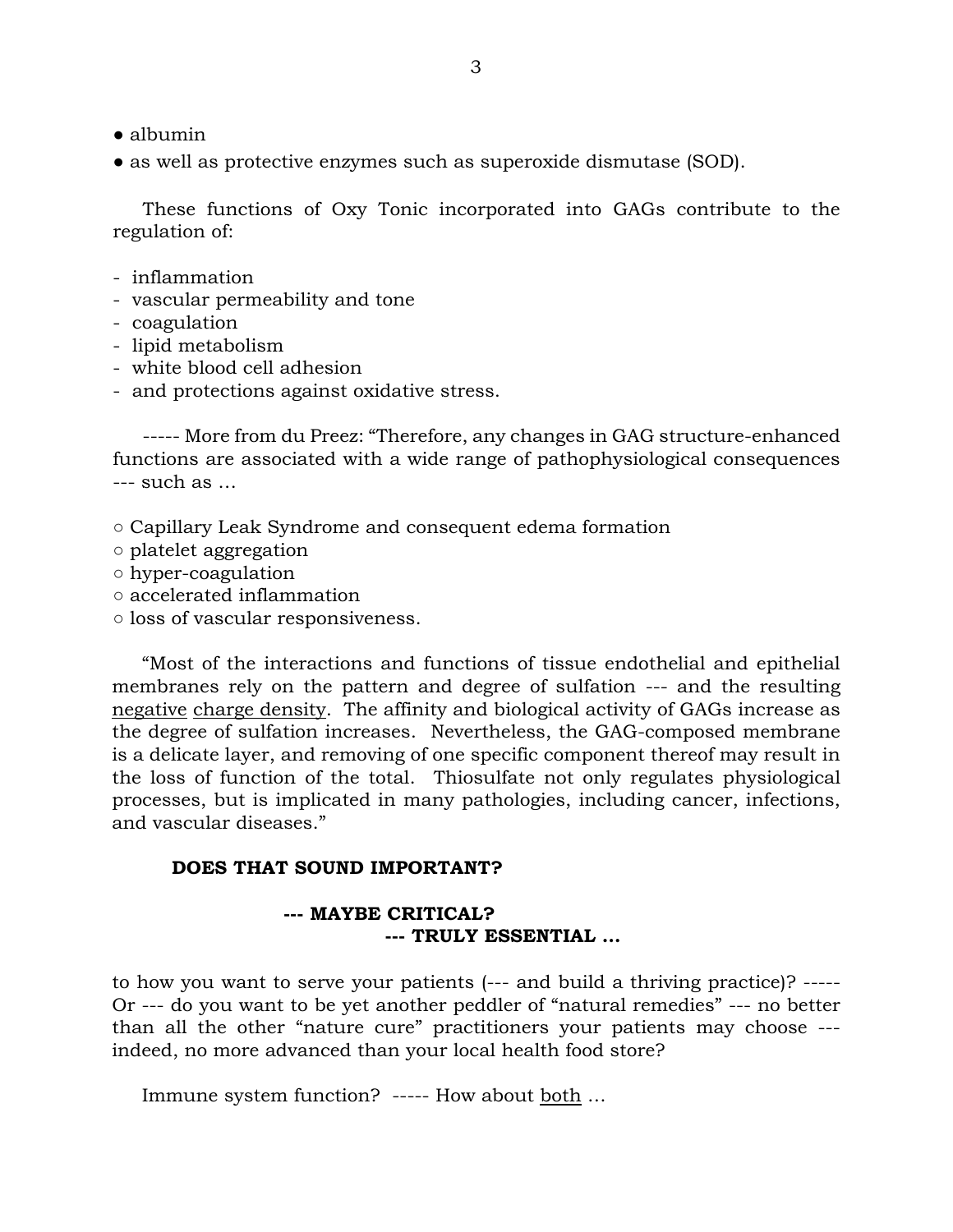#### **BARRIER FUNCTION**

#### **AND**

#### **PATHOGEN EVASION**

 The GAG chains of both the epithelium and the endothelium, when heavily sulfated (Thiosulfate/Oxy Tonic), present a global negative charge that interacts electrostatically with viruses and other pathogens. When membranes are undersulfated, viruses exploit these weak membranes, thus more easily penetrating the cells. ----- So,

## **YOUR OXY TONIC LIES AT THE NEXUS BETWEEN PATHOGEN INVASION AND HOST DEFENSE.**

## **DOES THAT SOUND IMPORTANT? MAYBE CRITICAL? TRULY ESSENTIAL?**

What du Preez shows is that …

#### **SUFFERING AND DEATH FROM COVID ---**

involves the vicious cycle:

**low sulfation** → **weak barrier function** → **excess Covid penetration** → **more damage to sulfated membrane protectors** → **more Covid penetration & proliferation** → **weakened white blood cell response** → **overwhelming cytokine storm** → **more membrane sulfate depletion** → **DEVASTATION.**

 In epithelial membranes, your Oxy Tonic allows the membrane to work with white blood cells to secrete many defensive compounds such as …

- antibodies
- lysozymes
- nitric oxide
- and many others.

Collectively, these defensive compounds form a physical barrier with direct antimicrobial and anti-toxin activity --- and are critical to a major function of the immune system --- to tag foreign proteins for elimination by phagocytes. ----- Your major take-away from this Letter is that …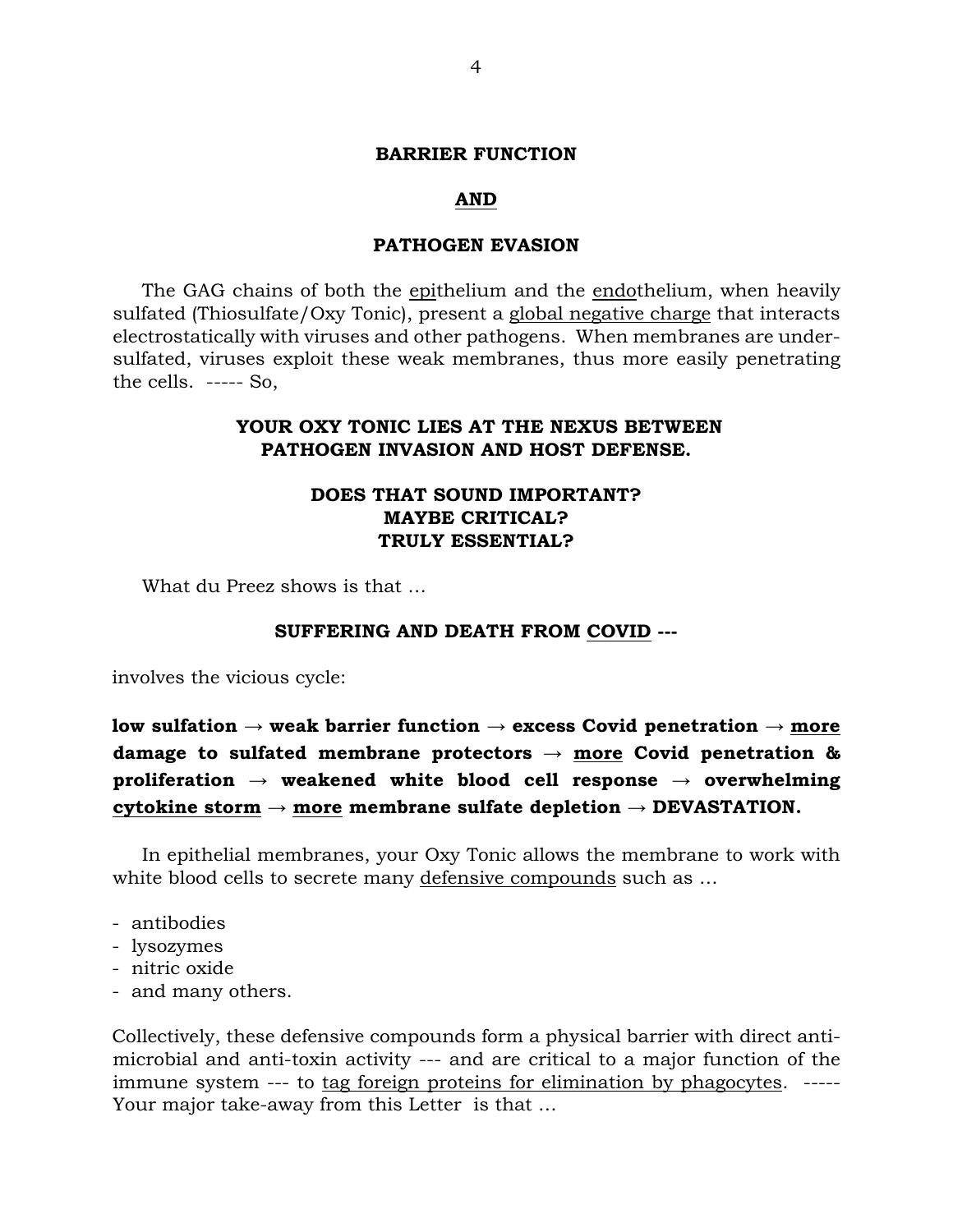## **THIOSULFATE SERVES AS THE PRIMARY MODULATOR AND EXPRESSER OF MEMBRANE DEFENSIVE COMPOUNDS.**

 Do you get it? ----- Inadequate sulfation --- which only YOU can correct in your patients with NUTRI-SPEC protocols (--- and which they will never get from any alternative healthcare provider, and certainly not from their health food store purchases) may be the most important benefit you provide your patients.

 And --- what Herculean effort must you put forth to restore thorough sulfation to your patients' epithelial & endothelial membranes? How much time must you invest in achieving for your patients the critical selective permeability of tissue membranes? How many zillions of \$\$\$s must your patients invest to maximize the immune function of organic and vascular membranes?

Wake up to the happy truth!

 As du Preez has shown, the rate-limiting factor in maintaining thorough membrane structure and function through sulfation is merely the availability of negative valence sulfur (Thiosulfate = Oxy Tonic). The many GAG molecules incorporated into epithelial and endothelial membranes are easily built when Thiosulfate is available.

 Effort? Time? Expense? ---- No, no, and no. You need nothing more than your BALANCING PROCEDURE --- to determine for each individual patient the ideal combination of Oxy Tonic, Electro Tonic, and Oxy D-Plus.

 The reason we call it the "BALANCING PROCEDURE" is because the antianabolic (anti-Anaerobic) and anti-catabolic (anti-Dysaerobic) nutrients in those three supplements will individualize the balance between Thiosulfate, Glycerol, and Sterols to establish the ultimate in membrane function.

Remember …

#### **YOU ARE AT THE CORE.**

Forget the remedy peddling. Give up the futile fight against symptoms. Empower your patients --- at their core.

To encourage your ease in administering the BALANCING PROCEDURE to all the patients you and your staff can possibly reach, enjoy these SPECIALS for the month of April: